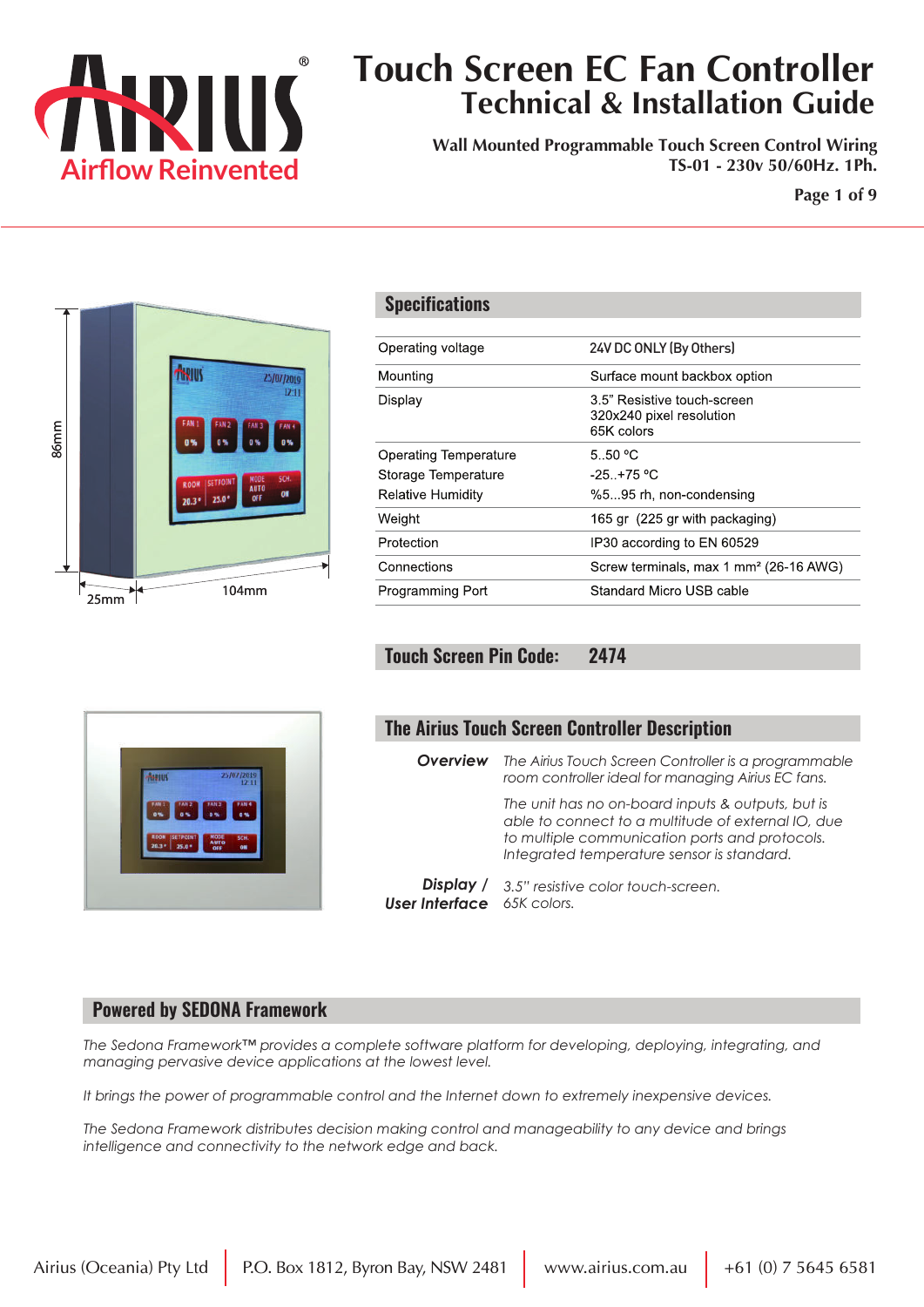

**Wall Mounted Programmable Touch Screen Control Wiring TS-01 - 230v 50/60Hz. 1Ph.**

**Page 2 of 9**

#### **Input Output Module For Airius Touch Screen Controller**

- Compact Modbus RTU input/output module for the Airius room controller
- Real-time clock



#### **Dimensions (mm)**





**Specifications**

| 230 VAC +10% -5%, 50/60Hz                                              |  |  |  |  |
|------------------------------------------------------------------------|--|--|--|--|
| Max 3.5 VA (including Airius touch screen,<br>excluding field devices) |  |  |  |  |
| 5.50 $^{\circ}$ C<br>$-25+75 °C$                                       |  |  |  |  |
| 400 gr / 530 gr<br>750 gr / 890 gr (aux. 24V DC output versions)       |  |  |  |  |
| 158 x 86 x 60 mm                                                       |  |  |  |  |
| Standard 35 mm rail mount                                              |  |  |  |  |
| IP30 according to EN 60529                                             |  |  |  |  |
| Screw terminals, max 1.5 mm <sup>2</sup> (AWG 16)                      |  |  |  |  |
| 8 inputs<br>(see table for sensor signal compatibility)                |  |  |  |  |
| 4 Relays, 230 VAC / 5A<br>1 Relay, 230 VAC / 10A                       |  |  |  |  |
| 2 Triacs, 0.1A@230 VAC<br>0.5A@24 VAC                                  |  |  |  |  |
| 4 outputs 0(2)-10 VDC, 2mA max<br>(2 configurable as digital in)       |  |  |  |  |
| Ribbon cable connection to max 2 relay<br>module (RK4)                 |  |  |  |  |
|                                                                        |  |  |  |  |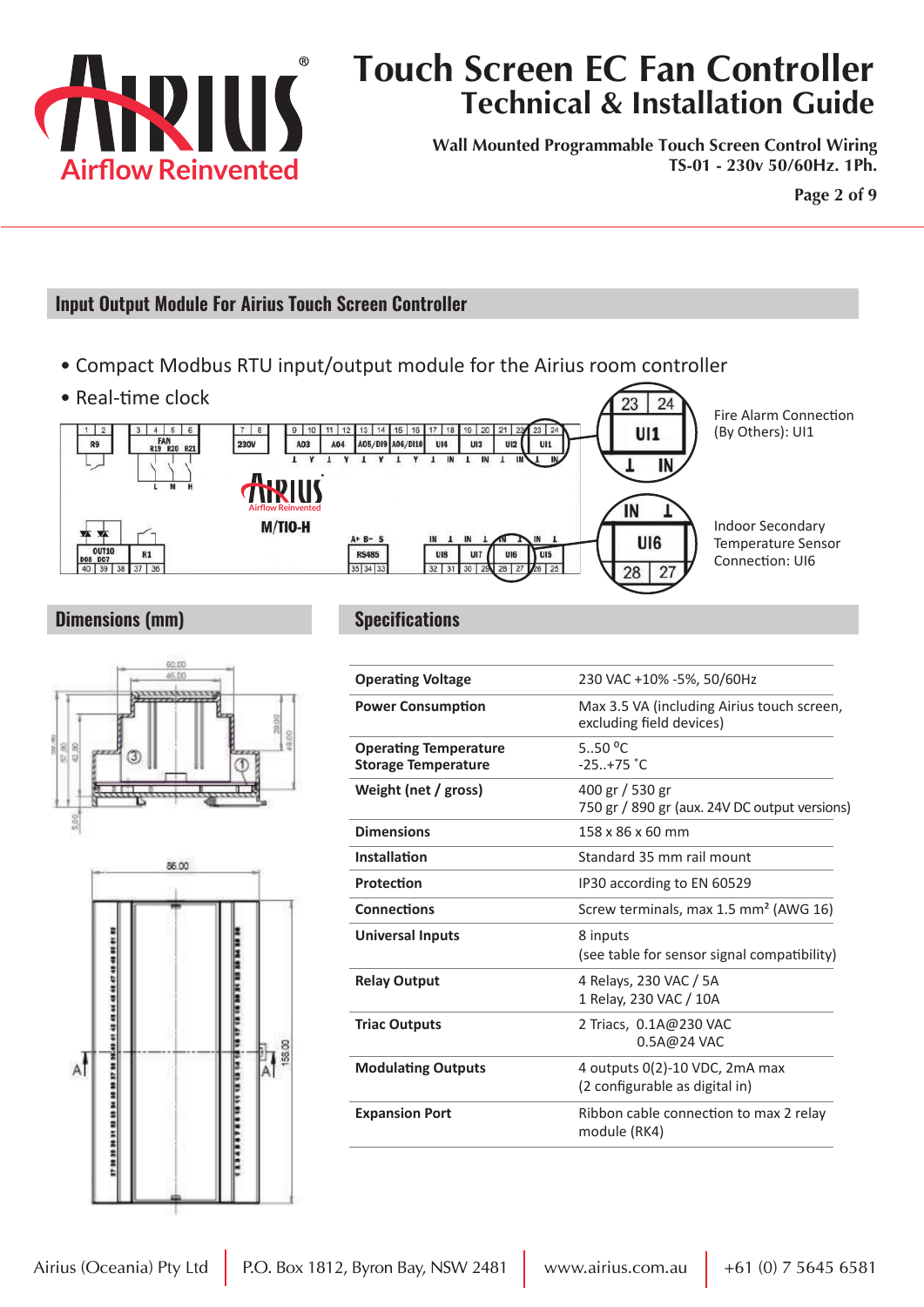

**Wall Mounted Programmable Touch Screen Control Wiring TS-01 - 230v 50/60Hz. 1Ph.**

**Page 3 of 9**

#### **M/TIO Description**

*M/TIO modules provide a compact input/output solution for Modbus RTU master controllers. General*

> *The unit has incredibly flexible input / output configuration that allows many applications to becontrolled by a single device.*

*A combination with any Modbus wall unit greatly simplifies installation on the wall-unit side, as the IO module can be located close to the terminal unit being controlled, with only communication wiring into the wall unit. The mains powered versions eliminate the need for additional power supplies or transformers further reducing cost and installation labor.*

*M/TIO also hosts a battery backed-up real-time-clock.*

#### *Universal Inputs 8 inputs are provided, configurable as below:*

|        | Pt1000 | <b>NTC</b> | 0-10 VDC | <b>Voltage Free</b><br>Contact |  |  |
|--------|--------|------------|----------|--------------------------------|--|--|
| In 1   |        | ✓          |          |                                |  |  |
| ln 2   |        |            |          |                                |  |  |
| ln 3   |        |            |          |                                |  |  |
| ln 4   |        |            |          |                                |  |  |
| ln 5   | ✓      |            |          |                                |  |  |
| In $6$ | ┙      |            | ✓        |                                |  |  |
| ln 7   | ✔      |            |          |                                |  |  |
| ln 8   |        |            |          |                                |  |  |

- *Relay Outputs 5 relay outputs are provided. Each relay can be used independently, and a specific set of three can be configured for 3-speed fan control.*
- *Triac Outputs 2 triac outputs are provided with flexible configuration options, allowing control of on/off thermoelectric (PWM) or floating actuators or relays. The triacs can be independently configured to control different loads. However, due to internal connections, all loads must be supplied from the same AC voltage. Floating (three-position) configuration requires use of both triacs.*

*Modulating Outputs Four 0-10VDC analog outputs are provided for controlling modulating valve or damper actuators. Two of these can be configured to function as digital inputs.*

**Expansion Port** Up to two RK4 modules can be connected to the device with a ribbon cable, providing a total *of 8 additional relay outputs*

#### *Real Time Clock 4 time-schedules can each be independently associated with a relay output through configuration parameters. Each schedule allows 28 sets of start/stop times per day of the week.*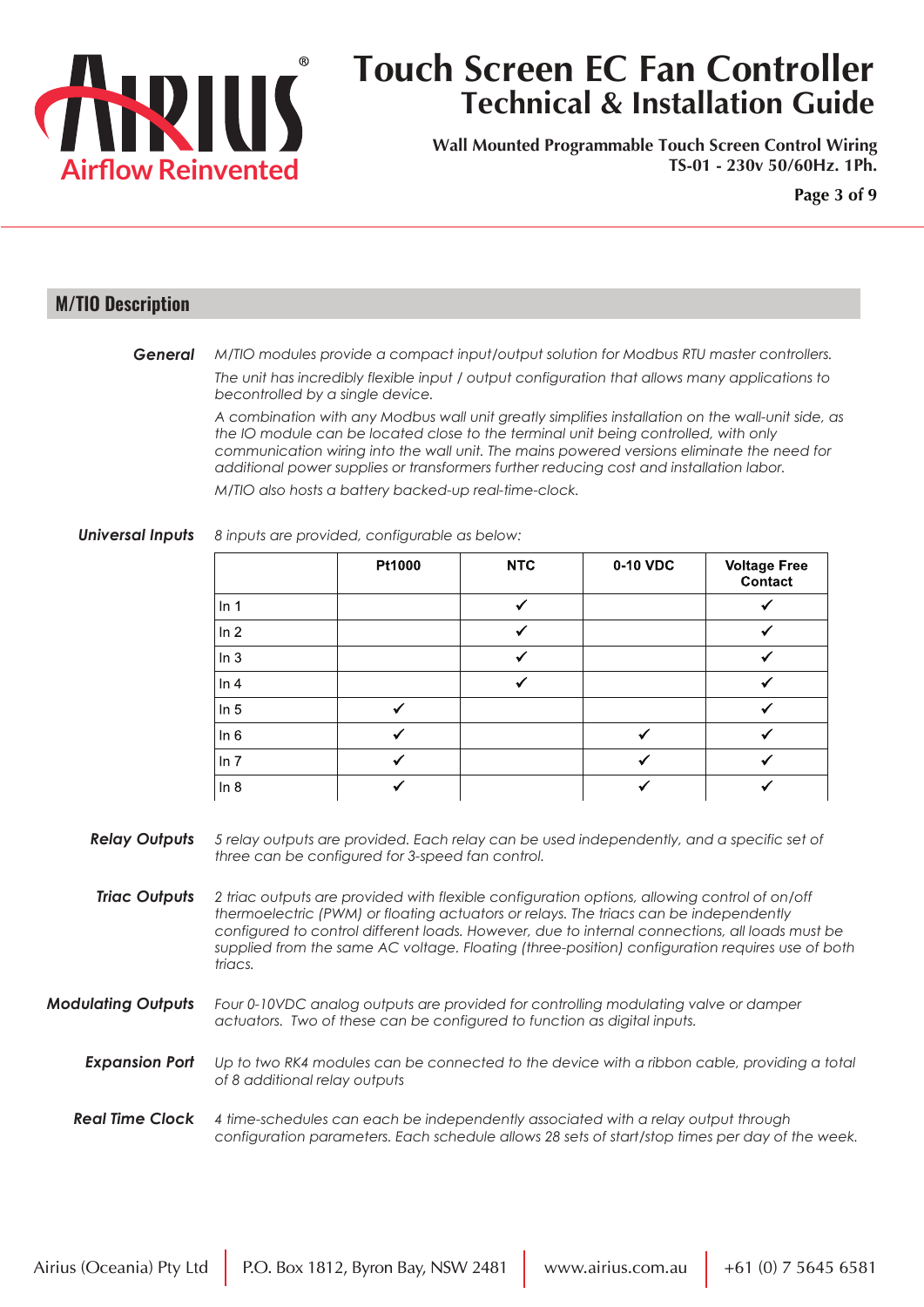

**Wall Mounted Programmable Touch Screen Control Wiring TS-01 - 230v 50/60Hz. 1Ph.**

**Page 4 of 9**

#### **Wiring Diagram - 4 Or 8 Fans Or Groups Of**

*NOTE: When using more than four fan Zones (an 8 zone touch screen) 2 x MTIOH units need to be connected to the touch screen as per below details;The MTIOH units must be addressed correctly.*

*Fan zones 1-4 use -ADDR-1(maybe noted on MTIO unit)or MTIO-1 as per the graphics below and for zones 5-8 MTIO-2 (maybe noted on MTIO as ADDR-2). These are supplied pre-addressed but the addressing can also be changed on the touch screen using the manufacturer supplied higher level pin code.* 



**Please note:** Up to 10 fans (subject to fan type) can be connected to one input channel.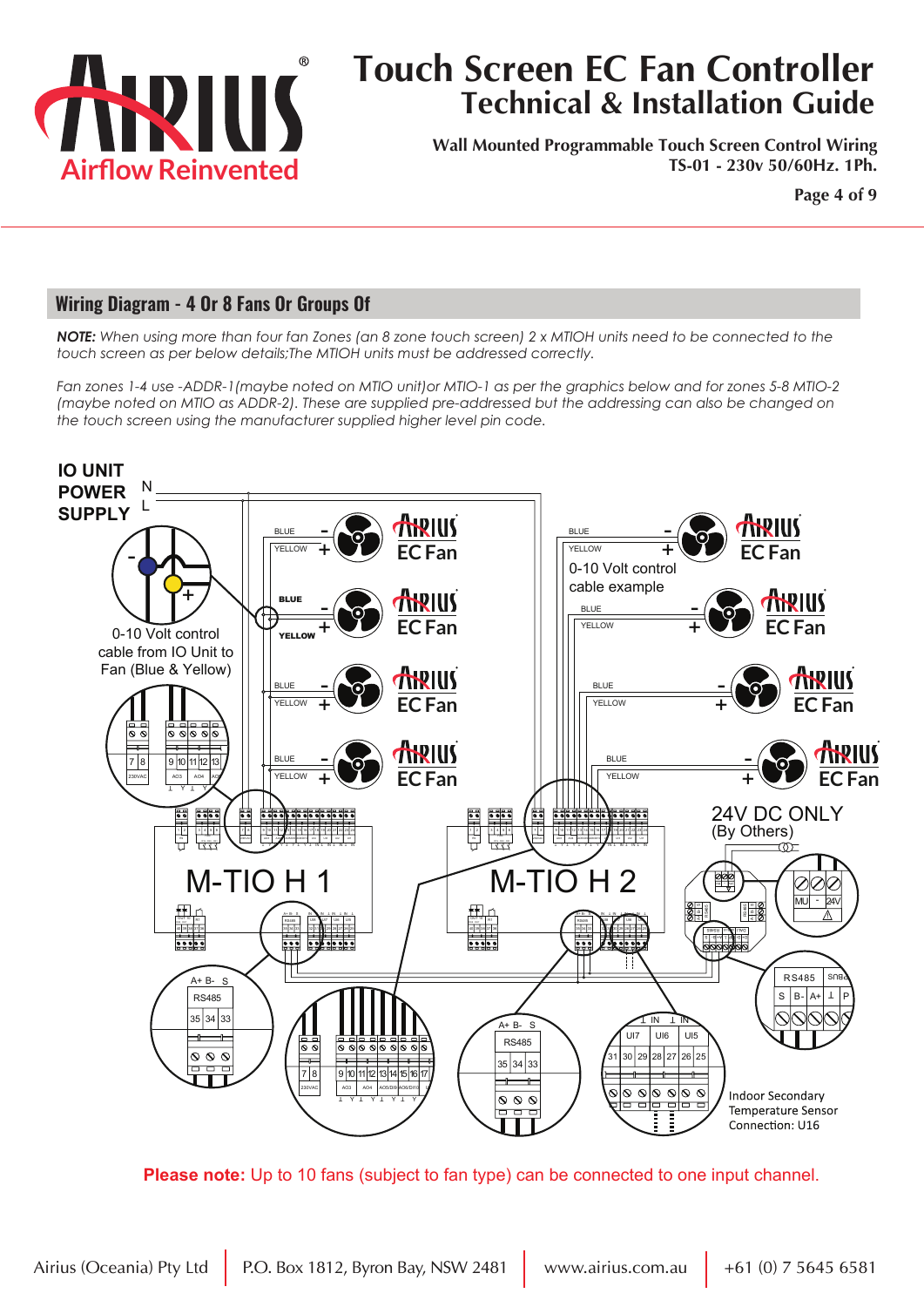

**Wall Mounted Programmable Touch Screen Control Wiring TS-01 - 230v 50/60Hz. 1Ph.**

**Page 5 of 9**

#### **Airius Touch Screen Controller with Fire Alarm input (by others) and Ext temp sensor - 4 fans**

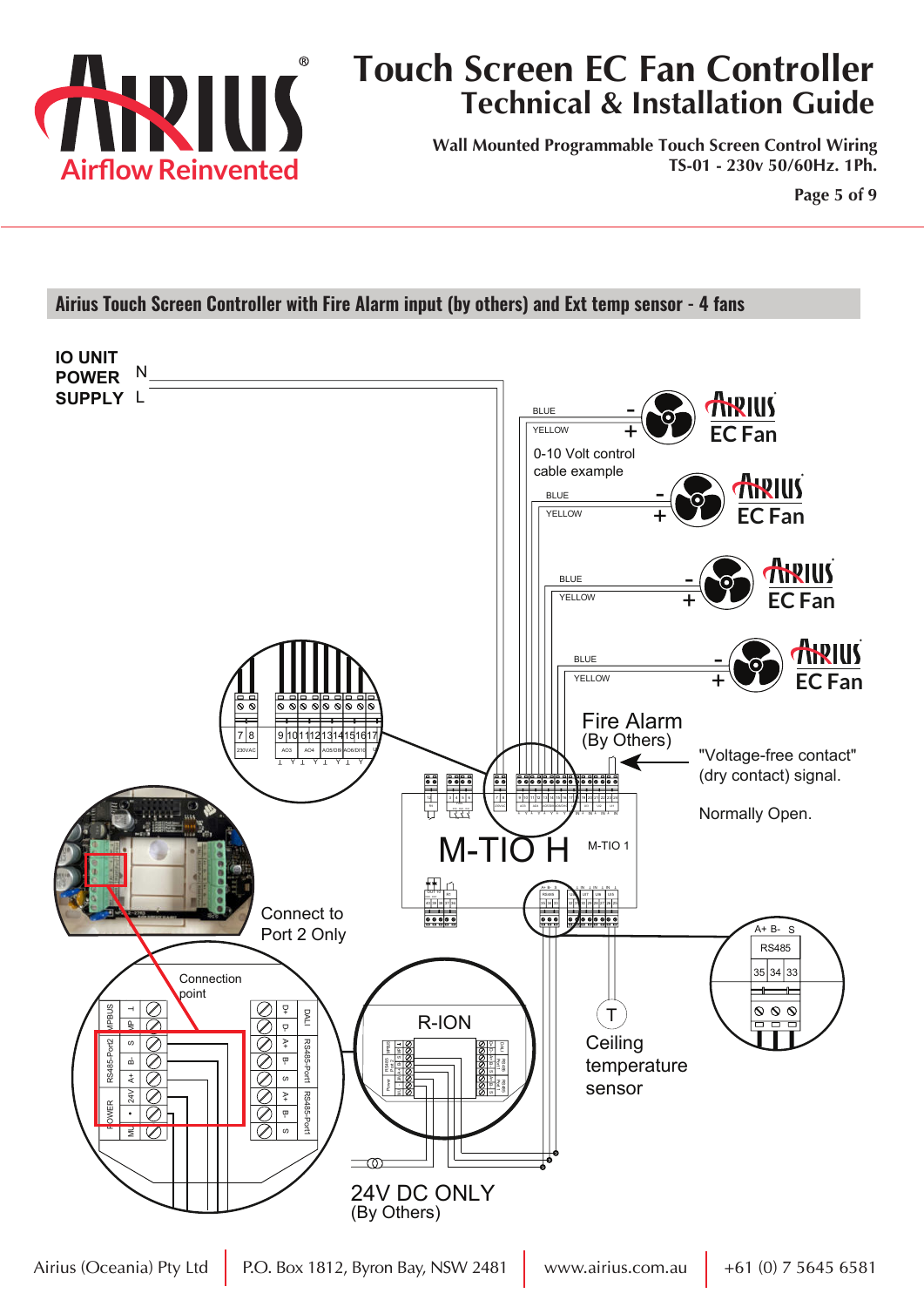

**Wall Mounted Programmable Touch Screen Control Wiring TS-01 - 230v 50/60Hz. 1Ph.**

**Page 6 of 9**

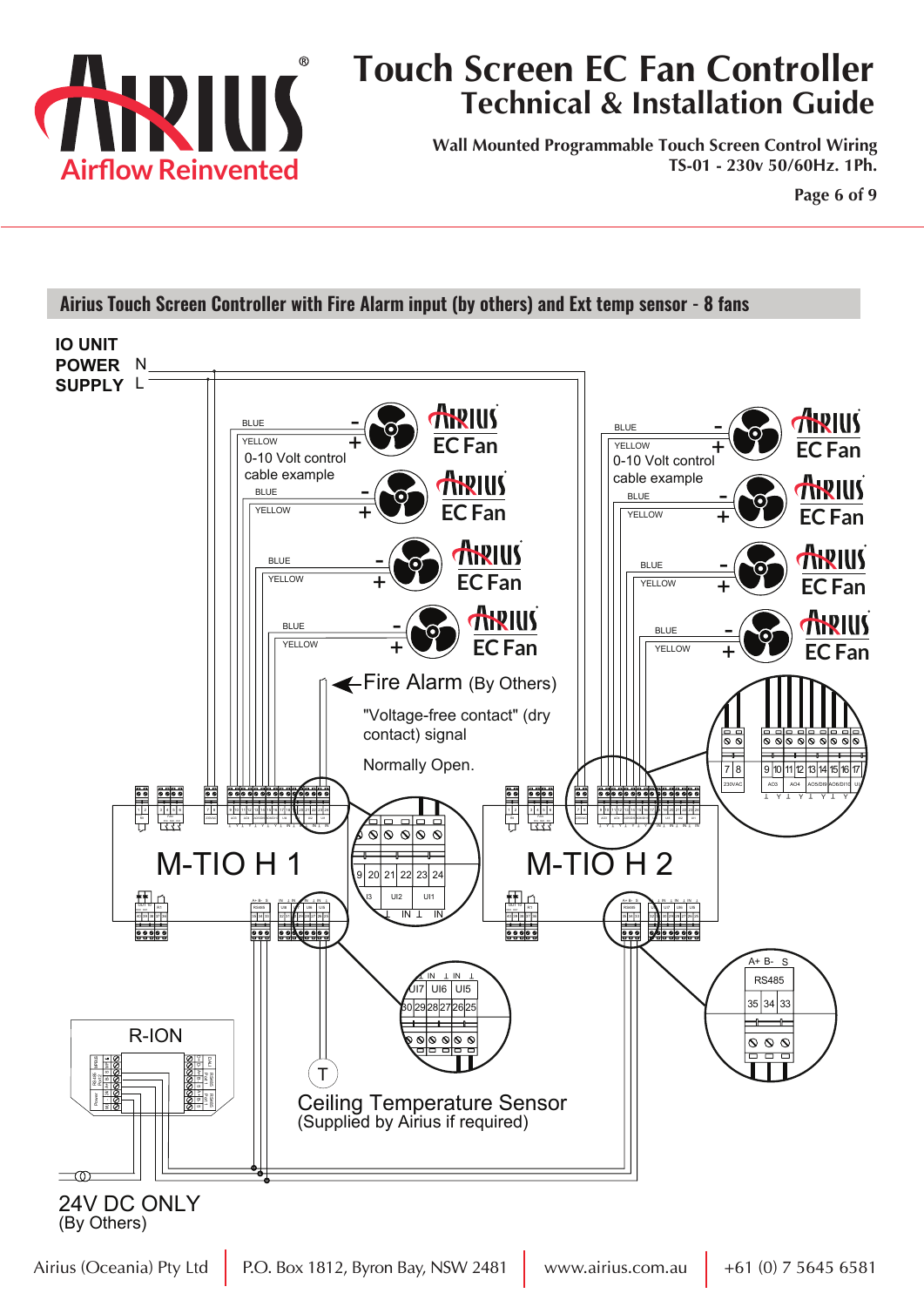

**Wall Mounted Programmable Touch Screen Control Wiring TS-01 - 230v 50/60Hz. 1Ph.**

**Page 7 of 9**

### STANDARD WALL BOX INSTALLATION